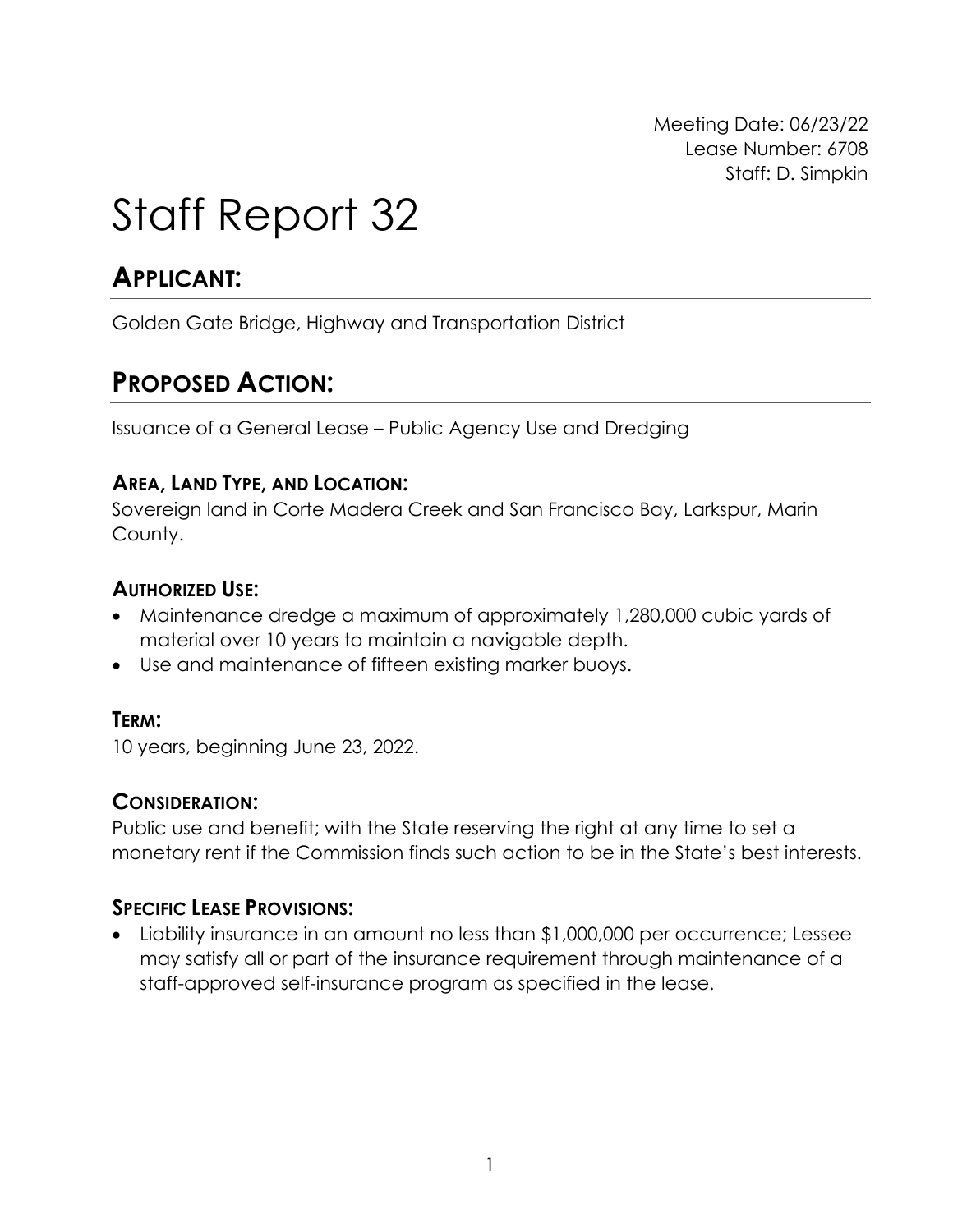# **STAFF ANALYSIS AND RECOMMENDATION:**

### **AUTHORITY:**

Public Resources Code sections 6005, 6216, 6301, 6303, 6501.1, and 6503; California Code of Regulations, title 2, sections 2000 and 2003.

## **PUBLIC TRUST AND STATE'S BEST INTERESTS:**

On April 6, 2010, the Commission authorized a General Lease – Dredging to the Applicant for maintenance dredging of a maximum of 1,250,000 cubic yards of material within the Larkspur Ferry channel Berths 1 through 4, turning basin, and the approach navigational channel [\(Item C27, April 6, 2010\)](https://www.slc.ca.gov/Meeting_Summaries/2010_Documents/04-06-10/ITEMS_AND_EXHIBITS/C27.pdf). That lease expired on April 5, 2020. The Applicant plans to perform additional maintenance dredging and is requesting a new Dredging Lease and the inclusion of 15 existing marker piles that have previously not been included in the lease.

The Applicant proposes to dredge approximately 1,500,000 cubic yards within the berths and navigational approach channel for the Larkspur Ferry Terminal. Approximately 1,280,000 cubic yards of material will be dredged within the Commission's jurisdiction.

The maintenance dredging is required to maintain safe navigable depths for operation of the Larkspur Ferry Terminal. The terminal is part of the Applicant's Bay Area ferry service, which transports passengers daily between Larkspur and the San Francisco Ferry Terminal. The 15 marker piles are necessary to keep approaching vessels within the navigational channel.

The Lessee proposes to use a mechanical clamshell dredge that consists of a clamshell bucket operated from a crane or derrick mounted on a barge. The sediment is removed and placed in a barge. The barge is then transported to an authorized disposal site.

The project is considered beneficial because it will improve navigational depths and facilitate operation of the Larkspur Ferry Terminal and enhance water-related commerce and navigation that may not otherwise be possible without the dredging. Water-related commerce and navigation are a recognized Public Trust use. The lease requires the lessee to insure the lease premises and indemnify the State for any liability incurred as a result of the lessee's activities thereon.

### **CLIMATE CHANGE:**

Climate change impacts, including sea level rise, more frequent and intense storm events, and increased flooding and erosion, affect both open coastal areas and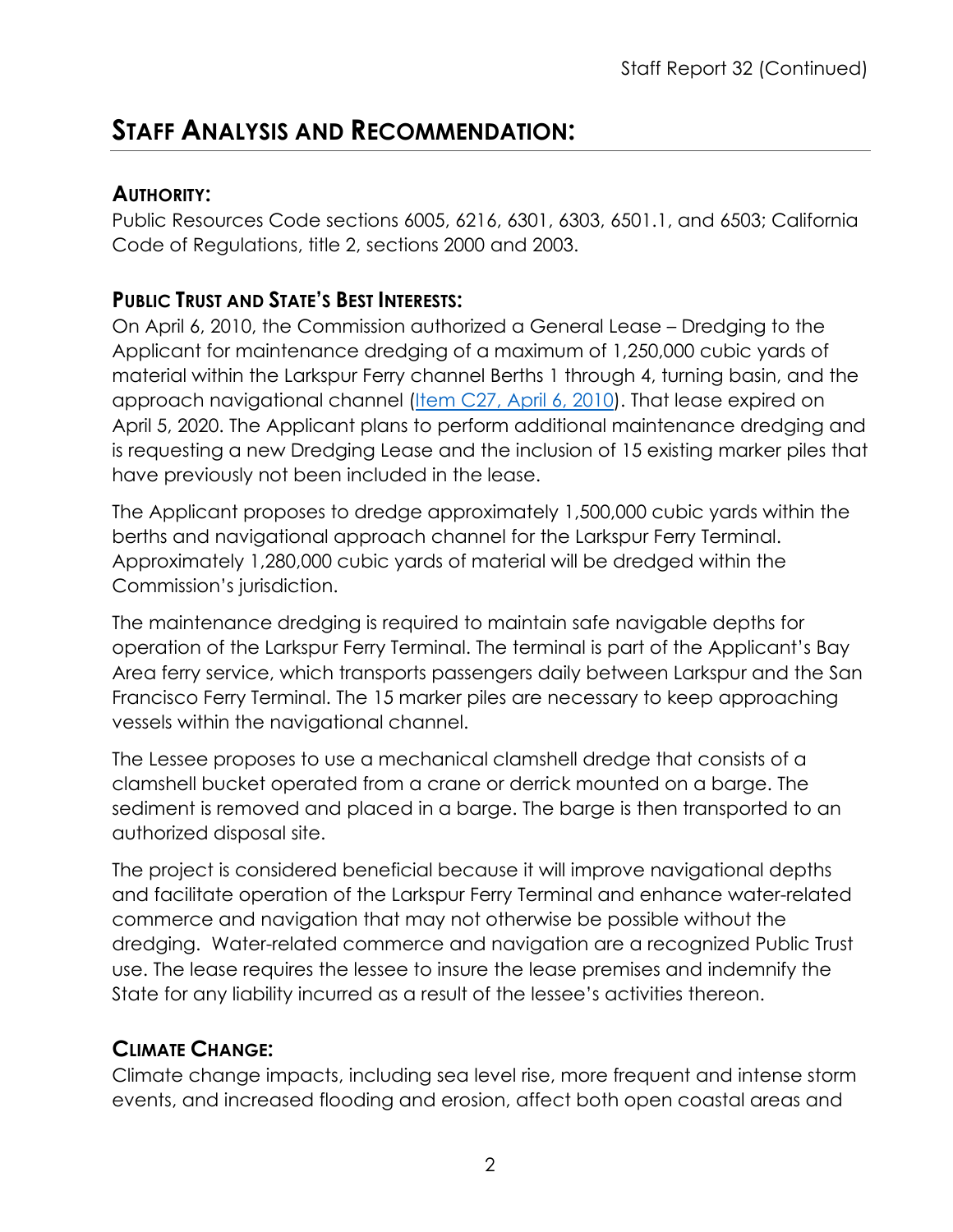inland waterways in California. The lease area is located in San Francisco Bay at the terminus of Corte Madera Creek, near the town of Larkspur, Marin County, in a tidally influenced site vulnerable to flooding at current sea levels that will be at high risk of flood exposure based on the projected scenarios of sea level rise in this area.

The California Ocean Protection Council updated the State of California Sea-Level Rise Guidance in 2018 to provide a synthesis of the best available science on sea level rise projections and rates. Commission staff evaluated the "high emissions," "medium-high risk aversion" scenario to apply a conservative approach based on both current emission trajectories and the lease location and structures. The San Francisco tide gauge was used for the projected sea level rise scenario for the region as listed in Table 1.

| Year | <b>Projection (feet)</b> |
|------|--------------------------|
| 2030 | 0.8                      |
| 2040 | 1.3                      |
| 2050 | 19                       |
| 2100 |                          |

| Table 1. Projected Sea Level Rise for San Francisco |  |  |  |  |  |  |
|-----------------------------------------------------|--|--|--|--|--|--|
|                                                     |  |  |  |  |  |  |

Source: Table 13, State of California Sea-Level Rise Guidance: 2018 Update Note: Projections are with respect to a 1991 to 2009 baseline.

As stated in *Safeguarding California Plan: 2018 Update* (California Natural Resources Agency 2018), climate change is projected to increase the frequency and severity of storms and rain events, causing more flooding in low-lying areas. In rivers, creeks, and tidally influenced waterways, higher water levels from sea level rise and flooding may cause damage such as bank erosion to the lease area. Storm debris and water-borne contaminants may constitute additional hazards to the lease area and structures. High rates of flooding, storm flow, and runoff will likely increase erosion and scour and further decrease bank stability.

Bank erosion in the lease vicinity as well as increased sedimentation in the Larkspur Ferry Terminal basin will increase the need for dredging to maintain the navigational approach channel for ferry operations by the Golden Gate Bridge, Highway and Transportation District.

Regular maintenance dredging, as referenced in the lease, may reduce the likelihood of accretion of sediment within Corte Madera Creek to maintain safe navigable depths for operation of the Larkspur Ferry Terminal. Pursuant to the proposed lease, the Applicant acknowledges that the lease premises and adjacent areas are in an area that may be subject to the effects of climate change, including sea level rise.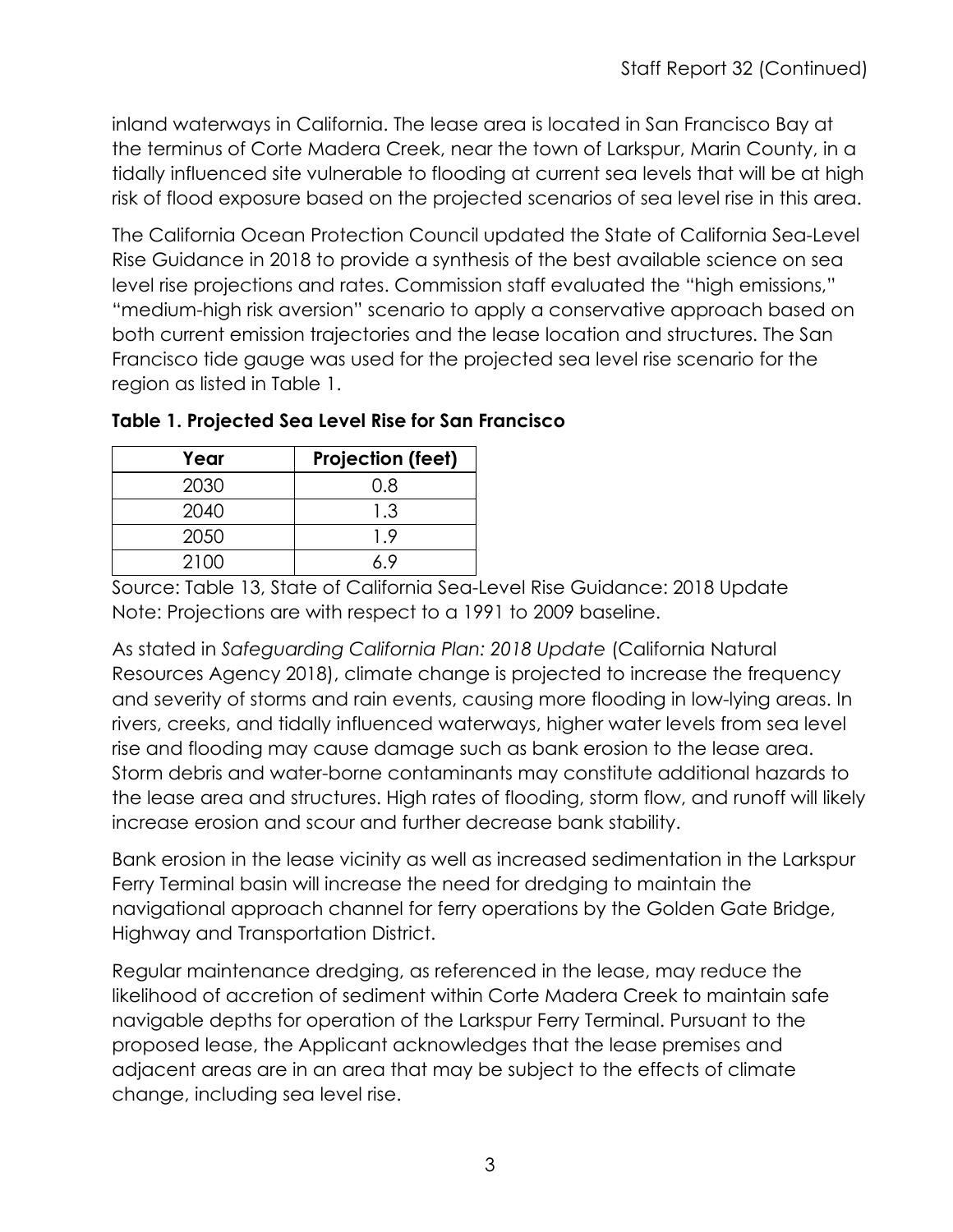# **CONCLUSION:**

For all the reasons above, staff believes the issuance of this lease will not substantially interfere with Public Trust needs at this location, at this time, and for the foreseeable term of the proposed lease; is consistent with the Public Trust Doctrine; and is in the best interests of the State.

# **OTHER PERTINENT INFORMATION:**

- 1. Approval or denial of the application is a discretionary action by the Commission. Each time the Commission approves or rejects a use of sovereign land, it exercises legislatively delegated authority and responsibility as trustee of the State's Public Trust lands as authorized by law. If the Commission denies the application, the Applicant will not be authorized to perform maintenance dredging and may be required to remove the 15 marker piles. Upon expiration or prior termination of the lease, the lessee also has no right to a new lease or a renewal of any previous lease.
- 2. This action is consistent with the "Leading Climate Activism" and "Meeting Evolving Public Trust Needs" Strategic Focus Areas of the Commission's 2021- 2025 Strategic Plan.
- 3. **Marker Piles**: Staff recommends that the Commission find that this activity is exempt from the requirements of the California Environmental Quality Act (CEQA) as a categorically exempt project. The project is exempt under Class 1, Existing Facilities; California Code of Regulations, title 14, section 15301.
- 4. **Dredging**: Staff recommends that the Commission find that this activity is exempt from the requirements of CEQA as a categorically exempt project. The project is exempt under Class 4, Minor Alterations to Land; California Code of Regulations, title 14, section 15304, subdivision (g).

Authority: Public Resources Code section 21084 and California Code of Regulations, title 14, section 15300.

# **APPROVALS OBTAINED:**

Bay Area Conservation and Development Commission San Francisco Regional Water Quality Control Board U.S Army Corps of Engineers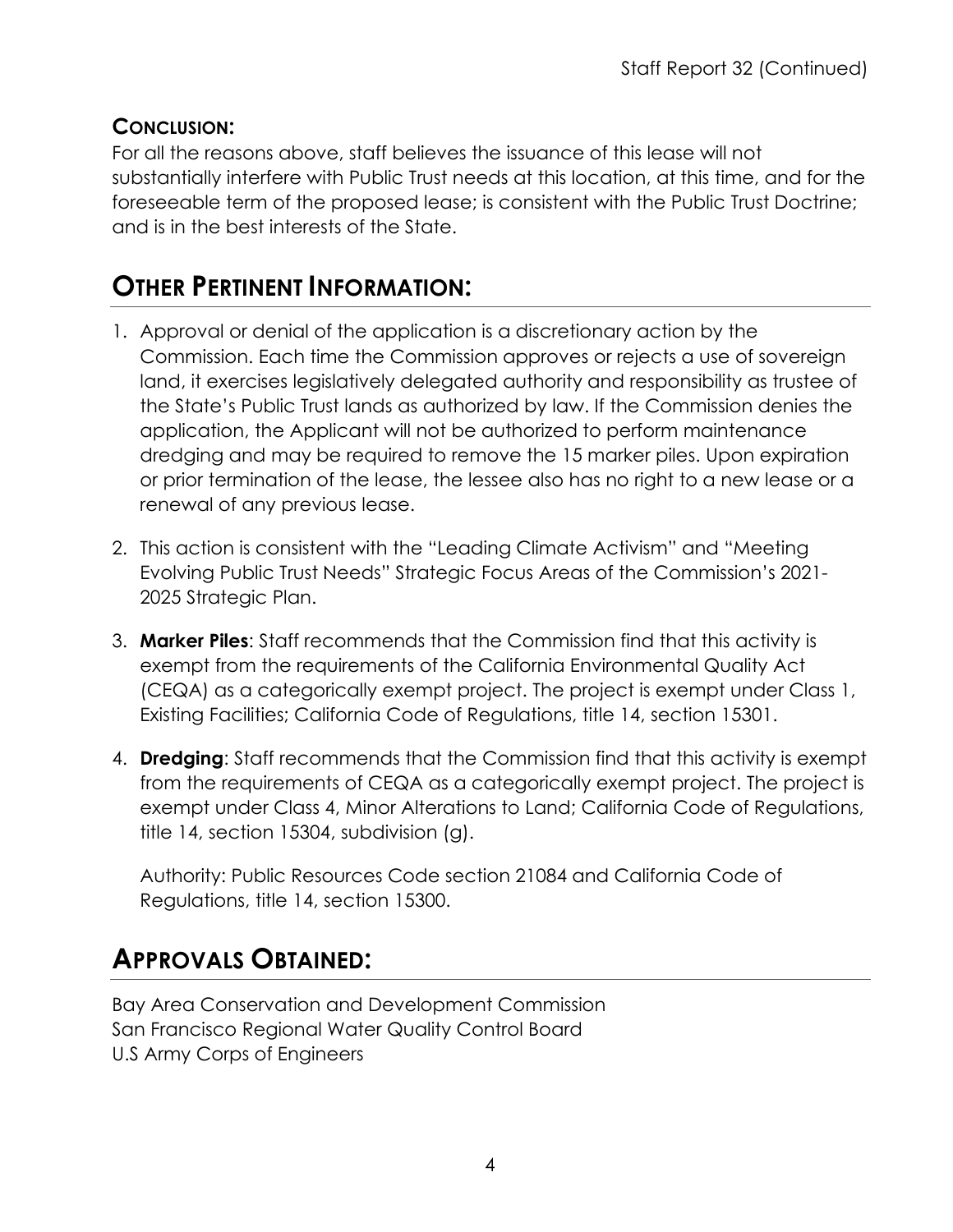# **EXHIBITS:**

- A. Land Description
- B. Site and Location Map

# **RECOMMENDED ACTION:**

It is recommended that the Commission:

# **CEQA FINDING:**

**Marker Piles**: Find that the activity is exempt from the requirements of CEQA pursuant to California Code of Regulations, title 14, section 15061 as a categorically exempt project, Class 1, Existing Facilities; California Code of Regulations, title 14, section 15301.

**Dredging**: Find that the activity is exempt from the requirements of CEQA pursuant to California Code of Regulations, title 14, section 15061 as a categorically exempt project, Class 4, Minor Alterations to Land; California Code of Regulations, title 14, section 15304, subdivision (g).

## **PUBLIC TRUST AND STATE'S BEST INTERESTS:**

For all the reasons above, staff believes that authorization of the lease will enhance Public Trust needs and values at this location, at this time, and for the foreseeable term of the lease; is consistent with the common law Public Trust Doctrine; and is in the best interests of the State

# **AUTHORIZATION:**

Authorize issuance of a General Lease – Public Agency Use and Dredging to the Applicant, beginning June 23, 2022, for a term of 10 years, to dredge a maximum of approximately 1,280,000 cubic yards of material during the lease term within the berths and navigational approach channel of the Larkspur Ferry Terminal and the use and maintenance of 15 marker piles, as described in Exhibit A and shown on Exhibit B (for reference purposes only) attached and by this reference made a part hereof; consideration is the public use and benefit, with the State reserving the right at any time to set a monetary rent if the Commission finds such action to be in the State's best interest; liability insurance in an amount no less than \$1,000,000 per occurrence; Applicant may satisfy all or part of the insurance requirement through maintenance of a staff-approved self-insurance program as specified in the lease.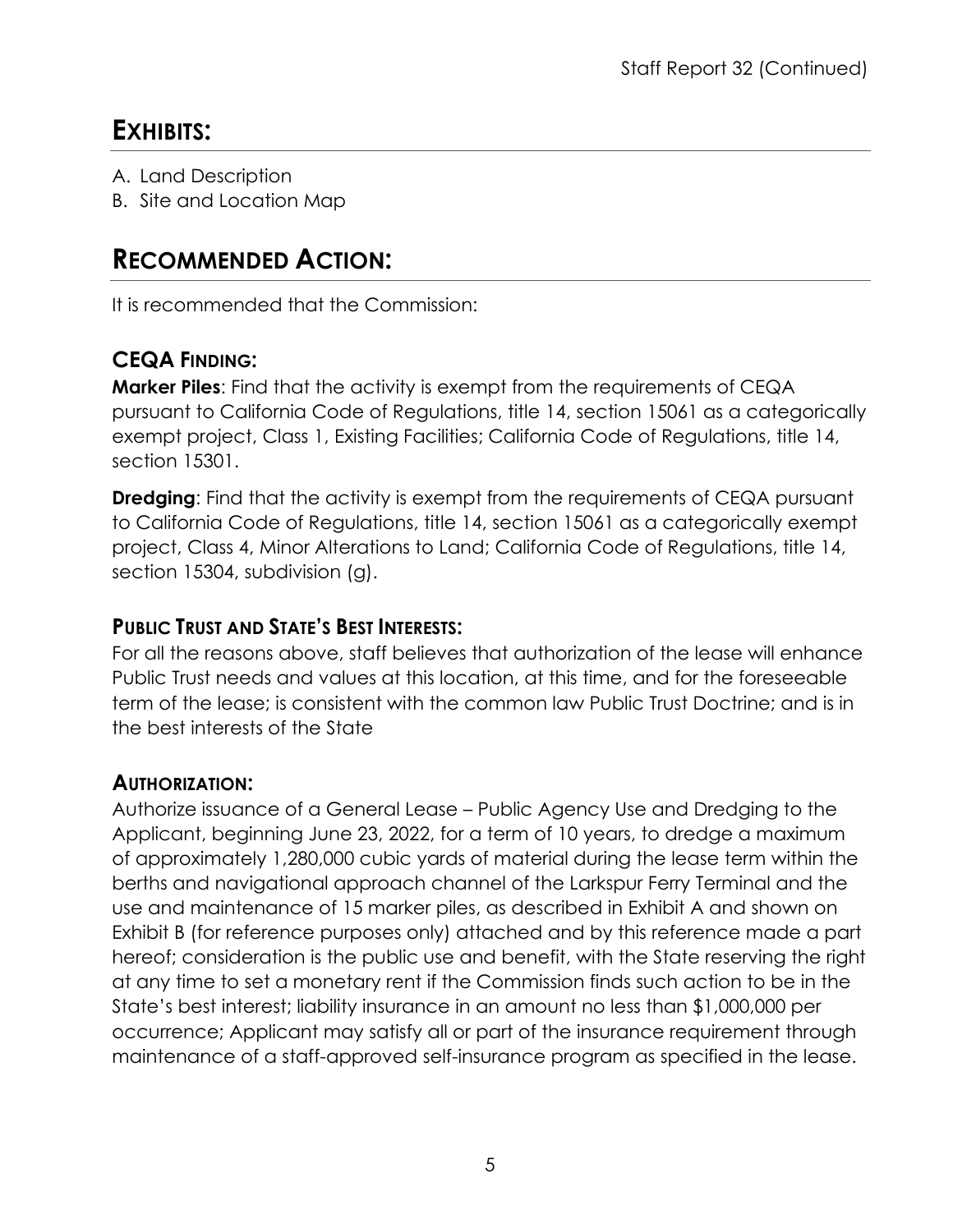#### EXHIBIT A

#### LAND DESCRIPTION

 Seventeen parcels of tide and submerged land situate in the beds of the Corte Madera Creek and San Francisco Bay, County of Marin, State of California, and being more particularly described as follows:

#### Parcel 1 - Dredge Area 1

 COMMENCING at Station 116 on the North Corte Madera Canal Line, as shown on that certain map titled "Map of State Sovereign Lands in Corte Madera Creek Vicinity of Wood Island" on file at the Sacramento office of the California State Lands Commission, (CB-1291); thence along said Canal Line, South 76°35'09" West 430.88 feet to a point on the "Required Dredge Footprint" line as shown on plans titled "Larkspur Ferry Terminal Berths and Channel Maintenance Dredging", dated December 03, 2021 and on file at the Sacramento office of the California State Lands Commission, said point being the POINT OF BEGINNING; thence leaving said Canal Line, along said Required Dredge Footprint line, the following six (6) courses:

- 1. South 45°50'42" East 85.42 feet,
- 2. South 72°13'18" East 524.05 feet,
- 3. South 53°46'28" East 338.43 feet,
- 4. North 85°54'52" East 28.07 feet,
- 5. South 53°52'59" East 2,422.36 feet, and
- 6. South 63°08'59" East 3,665.93 feet to a point on the South Corte Madera Canal Line as shown that certain map dated 1870 and titled "Map No. 2 of Salt Marsh and Tide Lands Situate in the County of Marin, State of California", on file at the Sacramento Office of the California State Lands Commission, said point hereinafter referred to as Point A; thence leaving said Required Dredge Footprint line, along said Canal Line, North 88°33'51" West 540.48 feet to a point on said Required Dredge Footprint line; thence leaving said Canal Line, along said Required Dredge Footprint line, the following ten (10) courses:
- 1. North 63°09'00" West 3,196.50 feet,
- 2. North 53°53'01" West 2,440.18 feet,
- 3. North 37°24'19" West 21.40 feet,
- 4. South 87°17'55" West 678.77 feet,
- 5. North 2°47'34" West 123.15 feet,
- 6. North 54°12'40" East 53.01 feet,
- 7. North 22°40'50" East 72.62 feet,
- 8. North 0°53'43" West 64.01 feet,
- 9. North 35°43'05" West 232.46 feet, and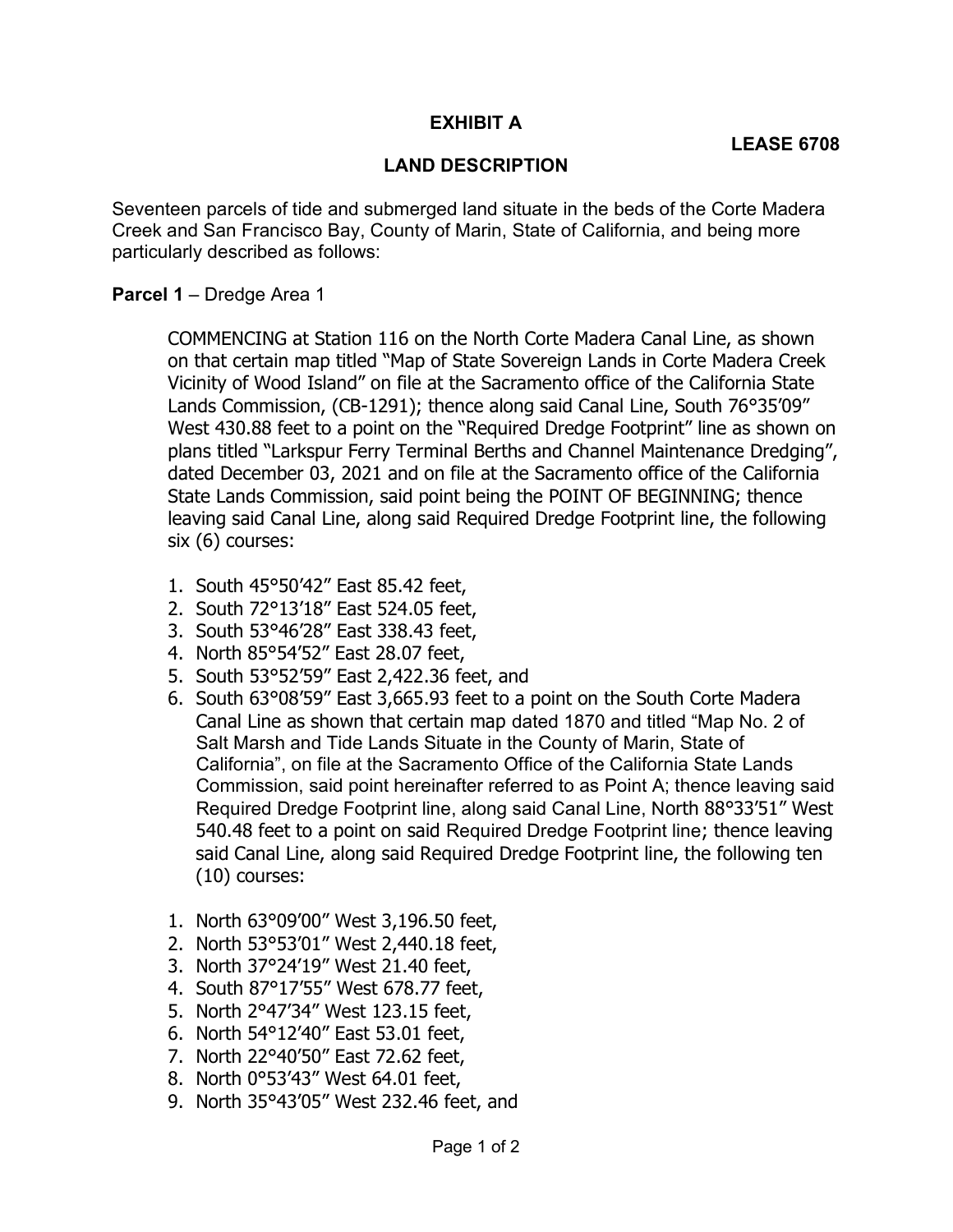10.North 38°48'07" West 148.41 feet to a point said North Corte Madera Canal Line;

 thence leaving said Required Dredge Footprint line, along said Canal Line, North 76°35'09" East 134.08 feet to the point of beginning.

#### Parcel 2 - Dredge Area 2

COMMENCING at a point on the South Corte Madera Canal Line as shown that certain map dated 1870 and titled "Map No. 2 of Salt Marsh and Tide Lands Situate in the County of Marin, State of California", on file at the Sacramento Office of the California State Lands Commission, said point hereinabove referred to as Point A; thence along said Canal Line, North 88°33'51" West 540.58 feet; thence leaving said Canal Line, South 63°09'00" East 2,361.14 feet to a point on the "Line of Nine Feet of Water" as shown said map, said point being the POINT OF BEGINNING; thence from said point of beginning, along said Line of Nine Feet of Water, North 9°56'09" East 242.48 feet to a point on the "Required Dredge Footprint" line as shown on plans titled "Larkspur Ferry Terminal Berths and Channel Maintenance Dredging", dated December 03, 2021, and on file at the Sacramento office of the California State Lands Commission; thence leaving said Line of Nine Feet of Water, along said Required Dredge Footprint line, South 63°08'59" East 5,675.98 feet; thence South 26°51'01" West 231.97 feet; thence North 63°09'00" West 5,605.43 feet to the point of beginning.

#### Parcels 3 thru 17, inclusive – Marker Piles

 Fifteen circular parcels of land, each being 30 feet in diameter, lying adjacent to hereinabove described Parcel 1 and Parcel 2, and underlying fifteen marker piles as shown on plans titled "Larkspur Ferry Terminal Berths and Channel Maintenance Dredging", dated December 03, 2021, and on file at the Sacramento office of the California State Lands Commission.

Accompanying plat is hereby made part of this description.

#### END OF DESCRIPTION

Prepared 4/27/2022 by the California State Lands Commission Boundary Unit.